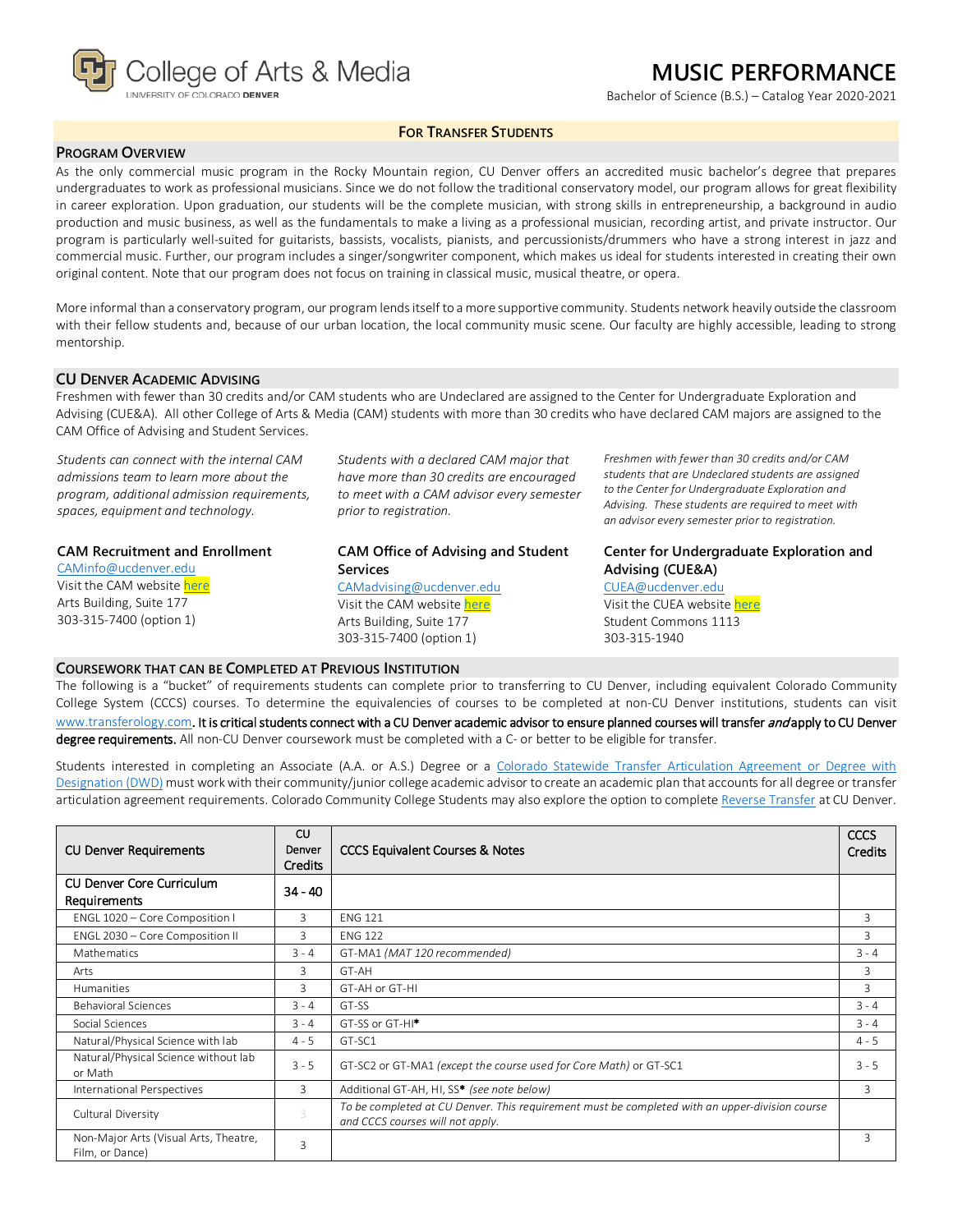College of Arts & Media

COLORADO DENVER

# **MUSIC PERFORMANCE**

Bachelor of Science (B.S.) – Catalog Year 2020-2021

## **FOR TRANSFER STUDENTS**

| Music Performance Transfer Credits | 27    |                                                   |               |
|------------------------------------|-------|---------------------------------------------------|---------------|
| PMUS 1100 Music Theory I           | 3     | MUS 110 Music Theory I                            | 3             |
| PMUS 1200 Music Theory II          | 3     | MUS 111 Music Theory II                           | 3             |
| PMUS 1110 Ear Training and Sight   |       | MUS 112 Ear Training/Sight-singing I Lab          |               |
| Singing I                          |       |                                                   |               |
| PMUS 1210 Ear Training and Sight   |       | MUS 113 Ear Training/Sight-singing II Lab         |               |
| Singing II                         |       |                                                   |               |
| Music History Elective             | 3     | Consult CAM Advising for options.                 | 3             |
| PMUS 1023 Piano Class I            |       | MUS 131 Music Class I                             | $\mathcal{P}$ |
| PMUS 1024 Piano Class II           |       | MUS 132 Music Class II                            |               |
| PMUS 2100 Music Theory III         | 3     | MUS 210 Music Theory III                          | 3             |
| PMUS 2110 Ear Training and Sight   |       | MUS 212 Advanced Ear Training/Sight-singing I Lab |               |
| Singing III                        |       |                                                   |               |
| Music Electives                    | 10    | Consult CAM Advising for options.                 | 10            |
| Total                              | 61-67 |                                                   |               |

\*If students receive an Associate's of Arts degree from a Colorado Community College, they are not required to complete the International Perspectives Core Requirement.

\*\*The number of elective hours needed depends on how many extra transfer credits a student transfers into CU Denver with.

#### \*The applicability of Guaranteed Transfer (GT Pathways) courses to specific CU Denver Core Curriculum requirements requires completion of a block of five courses: two GT-AH course; one GT-HI course; one GT-SS course; and one additional GT-AH, GT-HI, or GT-SS course.

## **SAMPLE PLAN – COURSEWORK TO BE COMPLETED AT CU DENVER**

Based on successful completion of 60 applicable transfer credits including the complete "bucket" of requirements outlined above, students would have the following remaining to complete at CU Denver. At CU Denver, students must tailor this plan based on the evaluation of previously completed college coursework (e.g., AP, IB, CLEP, dual/concurrent enrollment, and transfer credit), course availability, individual preferences related to course load, summer term courses, part-time or full-time student status, or add-on programs such as minors or double-majors.

|                      | Fall                                     | CRS | Spring                       | CRS |
|----------------------|------------------------------------------|-----|------------------------------|-----|
| $\omega$             | Applied Music #1<br>PMUS <sub>1</sub>    |     | Applied Music #2<br>PMUS 1   |     |
| ò<br>$\equiv$<br>vea | PMUS 1500 General Recital #1             |     | PMUS 1500 General Recital #2 |     |
|                      | PMUS 1470 Performance Practice Ensemble* |     | Ensemble #2                  |     |
|                      | PMUS 1025 Piano Class III                |     | PMUS 2200 Jazz Theory        |     |
|                      | PMUS 3832 Music In Culture               |     | PMUS 1026 Piano Class IV     |     |
|                      | <b>Total Credit Hours</b>                |     | <b>Total Credit Hours</b>    |     |

| <u>officialis sacritas inimors or abable inalois.</u> |  |  |  |  |
|-------------------------------------------------------|--|--|--|--|
| Spring                                                |  |  |  |  |
| PMUS 1 Applied Music #2                               |  |  |  |  |
| PMUS 1500 General Recital #2                          |  |  |  |  |
| Ensemble #2                                           |  |  |  |  |
| PMUS 2200 Jazz Theory                                 |  |  |  |  |
| PMUS 1026 Piano Class IV                              |  |  |  |  |
| <b>Total Credit Hours</b>                             |  |  |  |  |

|    | Fall                                | <b>CRS</b> | Spring                                  | C <sub>RS</sub> |
|----|-------------------------------------|------------|-----------------------------------------|-----------------|
|    | Applied Music #3<br>PMUS 2          |            | Applied Music #4<br>PMUS <sub>2</sub>   |                 |
| ō  | PMUS 1500 General Recital #3        |            | PMUS 1500 General Recital #4            |                 |
|    | Ensemble #3                         |            | Fnsemble #4                             |                 |
| ea | PMUS 4060 Music Theory Analysis     |            | PMUS 2050 The Holistic Musician         |                 |
|    | MUSC 1540 Intro to Audio Production |            | MUSC 2700 Intro to Music Business       |                 |
|    |                                     |            | SOPHOMORE ASSESSMENT & PIANO PROFICIENO |                 |
|    | <b>Total Credit Hours</b>           |            | <b>Total Credit Hours</b>               | ۰Q              |

| CRS                                      |
|------------------------------------------|
|                                          |
|                                          |
|                                          |
|                                          |
|                                          |
|                                          |
| SOPHOMORE ASSESSMENT & PIANO PROFICIENCY |
|                                          |
|                                          |

| Φ  | Fall                                                | <b>CRS</b> | Spring                                | CRS           |
|----|-----------------------------------------------------|------------|---------------------------------------|---------------|
| ၑ  | Applied Music #5<br>PMUS <sub>3</sub>               |            | Applied Music #6<br>PMUS <sub>3</sub> |               |
|    | Ensemble #5                                         |            | Ensemble #6                           |               |
| ār | MUSC 3210/3220 Music Marketing OR Artist Management |            | <b>CORE Cultural Diversity</b>        |               |
| ዾ  | Music Elective                                      |            |                                       | JUNIOR RECITA |
|    | <b>Total Credit Hours</b>                           |            | <b>Total Credit Hours</b>             |               |

| Fall                                                | CRS | Spring                                | CR <sup>5</sup> |
|-----------------------------------------------------|-----|---------------------------------------|-----------------|
| PMUS3<br>Applied Music #5                           |     | PMUS <sub>3</sub><br>Applied Music #6 |                 |
| Ensemble #5                                         |     | Ensemble #6                           |                 |
| MUSC 3210/3220 Music Marketing OR Artist Management |     | <b>CORE Cultural Diversity</b>        |                 |
| Music Elective                                      |     | JUNIOR RECITAL                        |                 |
| Total Credit Hours                                  |     | <b>Total Credit Hours</b>             |                 |

| ш<br>ᠭᠣ | Fall                                                     | CRS | Spring                                         | C <sub>RS</sub> |
|---------|----------------------------------------------------------|-----|------------------------------------------------|-----------------|
|         | PMUS 4 Applied Music #7                                  |     | PMUS 4 Applied Music #8                        |                 |
|         | Ensemble #7                                              |     | Ensemble #8                                    |                 |
|         | PMUS 3210 Intro to Teachning Private Lessons (Fall only) |     | PMUS 4200 Senior Recital Project (Spring only) |                 |
|         |                                                          |     | Music Elective                                 |                 |
|         |                                                          |     | <b>SENIOR RECITAL</b>                          |                 |
|         | <b>Total Credit Hours</b>                                | 6   | <b>Total Credit Hours</b>                      |                 |

\*PMUS 1470 Performance Practice Ensemble must be completed in the student's first or second semester at CU Denver.